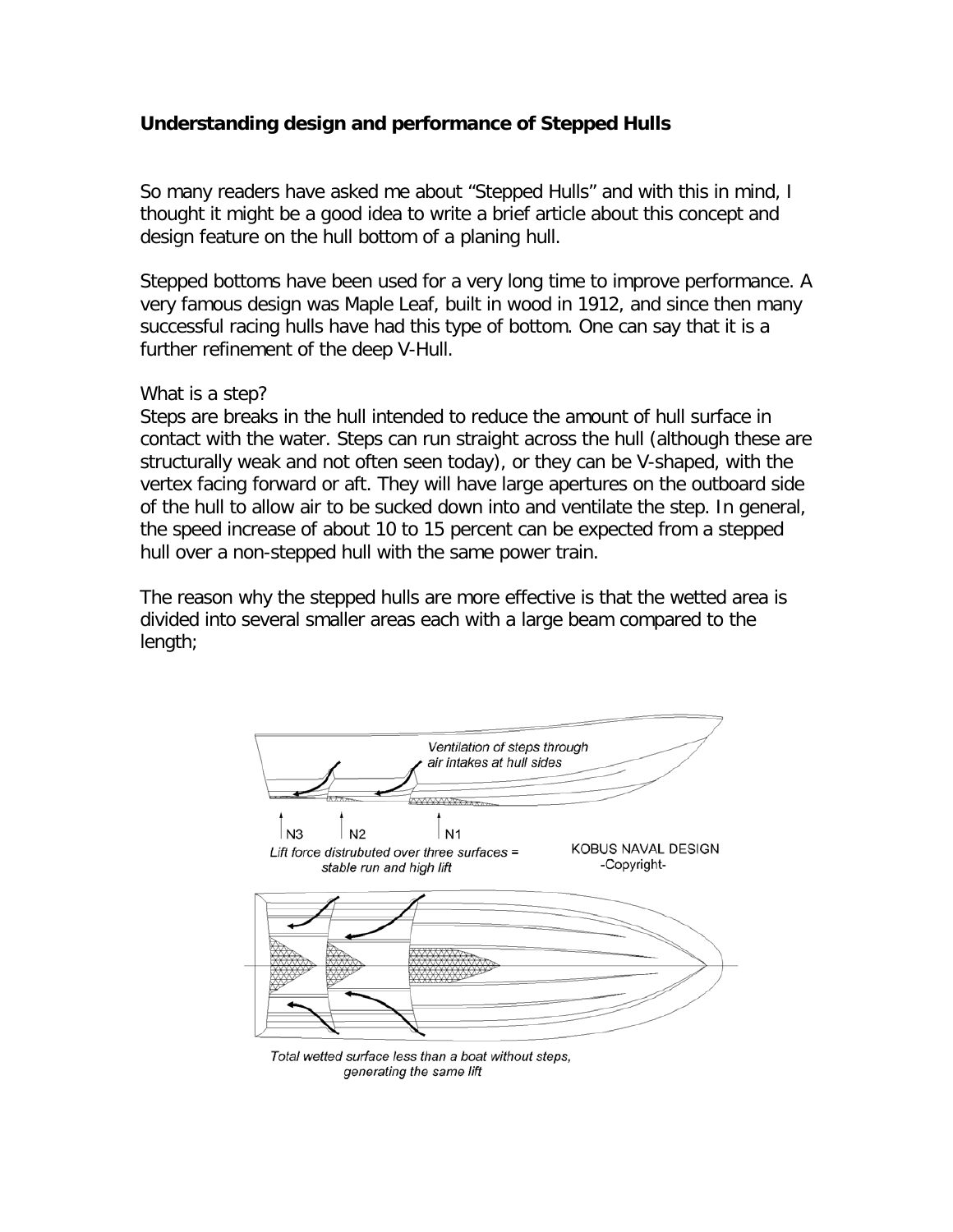Short, wide (high-aspect) surfaces are more efficient than long, narrow (lowaspect) ones in terms of frictional drag on water. Lift generation is just far more efficient with a large beam-to-length ratio surface. So, the idea behind a stepped bottom is to reduce wetted surface by allowing the hull to plane on two or three high-aspect planning surfaces rather than one large, low-aspect surface. And the popular notion that any added speed from a stepped bottom is due to a layer of bubbles undoubtedly reduce frictional drag to some extent, but the real saving is in minimizing the hull area in contact with the water, specifically by presenting two or three wide and short surfaces to the water instead of one long, narrow one.

#### How its works!

As I have explained in a previous article on hull shapes, the lift production is more efficient for a surface, with a small length to beam ratio. (The planning bottom is different from a wing, where it usually does not help splitting the surface into several tandem wings.) The increased lift generation capability means that the total wetted surface may be reduced, as well as the friction. My drawing shows that the region behind each step has to be ventilated. Air thus has to be sucked into this region in sufficient quantities. Normally this is not a problem since the pressure is very low, but it's extremely important that the air supply is not cut. New air is continuously needed since the water entrains the air behind each step. This may be achieved most simply by extending the step sideways to the open air at the hull's side.

## When does it starts to work?

In general, data indicate that if a boat can't cruise easily at close to 30 knots or more, it can't go fast enough to ride up on hull steps, so steps would only add drag. More specifically, this means that a petrol-powered family cruiser with steps should be able to cruise fully loaded at 30 knots, not just reach this speed at full throttle. Otherwise, the extra cost of tooling and the added time and cost spent laying up a stepped hull is wasted, and the stepped bottom is just a marketing gimmick. Some runabout builders even carve out a little scoop at the chime amidships, which I suppose is meant to suggest that the bottom is stepped, when in fact the bottom is as straight as an arrow.

## Downside to the step hull

This principle is somewhat dangerous.

since the openings may be closed temporarily (and momentarily) by waves. When the air supply is lost, a backflow occurs behind the step causing an excessive increase in resistance. The speed thus drops momentarily – a dangerous situation, which may even cause injuries to the crew. If the supply is cut only on one side the hull will turn abruptly, and possibly even capsize. To avoid this problem air is often sucked through openings well above the waterline,